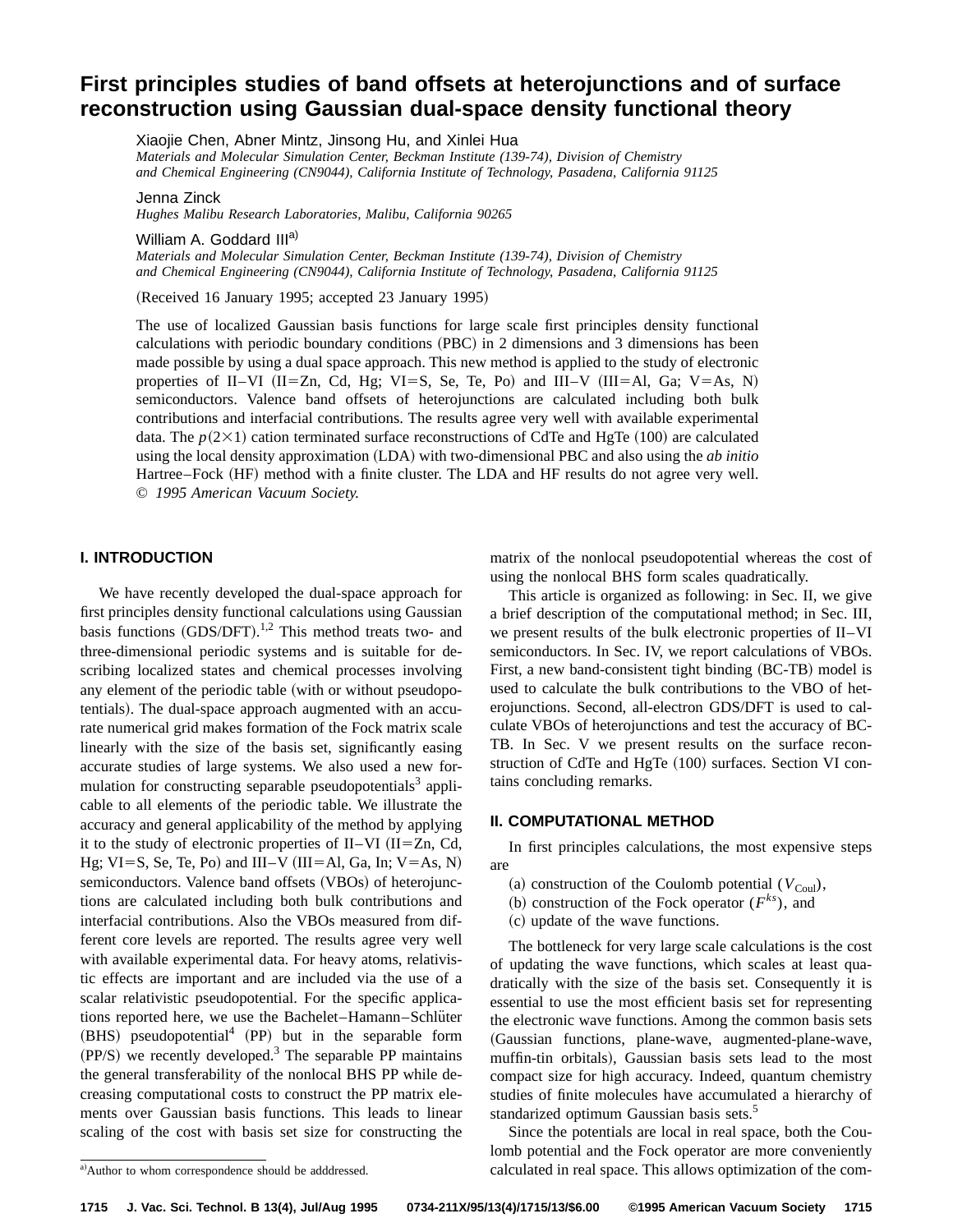putational effort to attain linear scaling with basis set size. To accomplish linear scaling we partition  $\rho(\vec{r})$  into localized contributions,  $\{\rho_a(\vec{r})\}$ , so that the Coulomb potential can be constructed as linear superposition of local contributions. The next step is to introduce an accurate numerical grid so that construction of the Fock matrix can be done in real space. This maximizes the benefit of locality in both the Gaussian basis functions and the fields.

#### **A. The numerical grid**

The numerical grid in GDS/DFT is constructed by replacing three-dimensional integration of periodic functions with a set of single-center numerical integrations using properly normalized and periodic projection functions<sup>1,6</sup>  $\{P_{aR}(\vec{r})\}.$ Thus for a periodic function  $f(\vec{r})$ , we have

$$
\int_{\text{cell}} d\vec{r} f(\vec{r}) = \sum_{a} \int_{\text{atomic}} d\vec{r} P_a(\vec{r}) f(\vec{r}). \tag{1}
$$

At a grid point  $\vec{r}$  the projection function for an atom  $\vec{a}$  is defined as

$$
P_a(\vec{r}) = \frac{\eta_a(\vec{r})}{\sum_{bR} \eta_{bR}(\vec{r})},
$$
\n(2a)

with

$$
\sum_{aR} P_{aR}(\vec{r}) = 1,\tag{2b}
$$

where *R* denotes lattice vectors and *a* labels atoms in the central unit cell. (Clearly the projection function  $P_{aR}$  has the periodicity of the crystal.) For the projection function to be useful, it must be unity when close to atom *a* and must vanish when close to other atoms. We start with the Becke construction<sup>6</sup> for unnormalized atomic projection functions  $\eta_a$ :

$$
\eta_a(\vec{r}) = \prod_{b \neq a} S_3[\mu_{ab}(\vec{r})]. \tag{3}
$$

Here the pair projection functions are given by $<sup>6</sup>$ </sup>

$$
S_3(\mu) = \frac{1}{2} [1 - p_3(\mu)], \qquad (4a)
$$

where

$$
p_3(\mu) = p\{p[p(\mu)]\},\tag{4b}
$$

$$
p(\mu) = \frac{3}{2} \mu - \frac{1}{2} \mu^3,
$$
 (4c)

$$
\mu_{ab}(\vec{r}) = \frac{r_a - r_b}{|\vec{\tau}_a - \vec{\tau}_b|},\tag{4d}
$$

and  $r_a$  is the distance to the grid point  $\vec{r}$  from atom *a*. The function  $\mu_{ab}(\vec{r})$  has values between  $-1$  and 1, approaches  $-1$  when very close to atom *a*, and approaches 1 when very close to atom *b*. Correspondingly,  $p(\mu_{ab})$  and thus  $p_3(\mu_{ab})$  assumes the values  $-1$  and 1 in these two limits. Therefore, the pair projection function  $S_3(\mu_{ab})$  approaches 1 near atom *a* and approaches 0 near atom *b*.

In order to ensure accuracy and stability when the atoms move, the projection functions must guarantee that two atoms decouple smoothly when far away from each other. In order to achieve the smoothest decoupling, we generalize the original Becke construction in two ways. First, we introduce a cutoff into the denominator of Eq.  $(4d)$ ,

$$
\bar{\mu}_{ab}(\vec{r}) \equiv \frac{r_a - r_b}{\min(R_{\text{cut}}, |\vec{\tau}_a - \vec{\tau}_b|)},
$$
\n(5)

and limit the value of  $\bar{\mu}_{ab}(\vec{r})$  to remain between  $-1$  and 1.

Second, we introduce the generalized Becke projection function (GBPF),

$$
S_{GB}(\bar{\mu}) = \frac{1}{2} [1 - p_3(\bar{\mu})] + \frac{\beta}{2} \sin[p_3(\bar{\mu}) \pi]
$$
 (6)

in place of Becke pair projection function, Eq.  $(4a)$ . This modification allows the slope in the falloff region ( $\bar{\mu}$  ~0) of  $S<sub>GB</sub>$  to adjust continuously in grid optimizations. The two parameters  $R_{\text{cut}}$  and  $\beta$  in Eqs. (5) and (6) are associated with each atom and are adjusted to optimize the accuracy of the grid. We find that  $R_{\text{cut}} = 5.6a_0$  ( $a_0 = 0.529$  Å) and  $\beta = 0.07$ are satisfactory for nonhydrogen atoms while  $R_{\text{cut}}$ =5.6 and  $\beta$ =0.03 are satisfactory for hydrogen.

For the atomic integration [right-hand side of Eq.  $(1)$ ] we use atom-centered spherical grids constructed from concentric radial shells. Each radial shell supports an angular set of Lebedev grid points<sup>7</sup> that integrates exactly angular functions up to  $l=17$  in the interstitial region and up to  $l=5$  close to the nuclei. The radial grid is divided into several radial sections. Each section is assigned a number of angular points optimized for a set of molecular systems.<sup>1</sup> Radial sections closer to the nuclei have a smaller number of angular points. Generally each radial section contains many radial shells spaced geometrically,

$$
R_{i+1} = \gamma R_i \tag{7a}
$$

with weights given by

$$
W_i = R_i^3 \log(\gamma). \tag{7b}
$$

We use a minimum radius of  $R_0 = 0.00001a_0$ , a maximum radius of  $R_{\text{max}} = 12.881 \, 62a_0$ , and  $\gamma = 1.18$  (which gives 86 radial shells). This leads to integration errors of less than  $5.2\times10^{-8}$  for Gaussian functions with exponents in the range of 0.15 to 100 000. A smaller  $\gamma$  increases the numerical accuracy at the expense of increased grid points.

This construction of grid has been tested<sup>1</sup> on a set of molecular systems using a Hartree–Fock method (where analytical solutions exist). The error per atom in the total energy is less than  $0.006$  mhartree= $0.16$  meV, which is acceptable for studies of normal chemical processes.

# **B. The dual-space approach for construction of the Coulomb potential**

The usual approach for calculating the Coulomb potential with Gaussian type basis functions requires analytical threecenter integrals. This is very expensive (the most expensive part of the self-consistent cycle) in a periodic system because of the slow convergence in the lattice sum. We overcome this problem by taking advantage of the different convergence properties for the core and valence electrons in real and reciprocal spaces. The idea is to project the total density into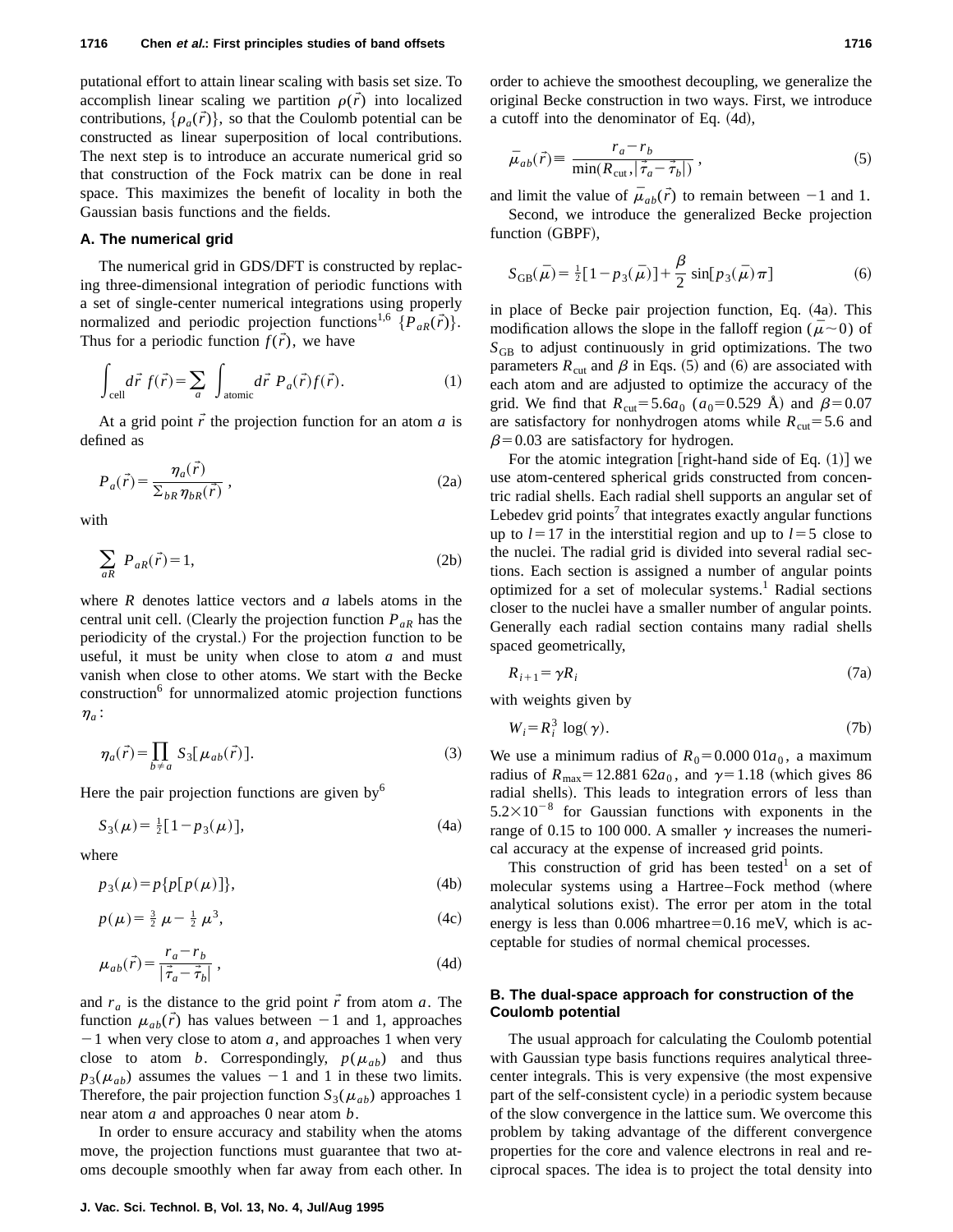atom-centered pieces which are used to calculate their contributions to the Coulomb potential in real space. The residual charge density (difference between the total density and the projected density) is mainly in interstitial regions whose contribution to the Coulomb potential can be calculated easily in reciprocal space.

The projection works in the following way. From Eq.  $(2b)$ we have

$$
\rho(\vec{r}) = \sum_{a} \sum_{R} P_{aR}(\vec{r}) \rho(\vec{r}) \equiv \sum_{aR} \rho_{aR}(\vec{r}), \qquad (8)
$$

where the projected density  $\rho_{aR}$  is both localized and periodic. The projected densities are screened (so that it is neutral) using Gaussian functions to ensure fast convergence in real space calculation of the Coulomb potential. Each atomcentered projected density  $\rho_a$  with angular momentum *lm* contributes a Coulomb potential  $U_{lm}$  that can be obtained easily by solving radial Poisson equations

$$
\left[\frac{d^2}{dr^2} - \frac{l(l+1)}{r^2}\right]U_{lma}(r) = -4\pi r\rho_{lma}(r)
$$
\n(9)

over a discrete radial grid.

The Coulomb potential of the crystal then becomes

$$
V(\vec{r}) = \sum_{R} \sum_{a} \sum_{lm}^{l_{\text{max}}} U_{lma}(r_{aR}) X_{lm}(\Omega_{aR})/r_{aR}, \qquad (10)
$$

where the sum is over all lattice vectors *R*, the subscript *aR* indicates that all coordinates are referenced to atom *aR*, and *Xlm* are spherical harmonics. Since the Poisson equation is solved in the atomic grid, we use cubic splines to interpolate  $U_{lm}$ <sup>(r)</sup> from the atomic grid to the crystal grid.

The residual charge

$$
\rho_{res}(\vec{r}) = \rho(\vec{r}) - \sum_{aR} \sum_{lm}^{l_{\text{max}}} \rho_{lmaR}(r_{aR}) X_{lm}(\Omega_{aR}) \tag{11}
$$

and the screening charge are Fourier transformed to reciprocal space to update the corrections in the Coulomb potential. With this correction, the dual-space approach is exact while having the benefit of fast convergence in reciprocal space and efficiency in real space. The computational cost in real space is linear in size and negligible for all applications reported in this paper (we use an angular momentum cutoff of  $l_{\text{max}}=3$ ).

Once the Coulomb potential is calculated on the grid, the exchange-correlation potential, Coulomb potential, and nuclear potential are combined together to obtain the Fock matrix elements numerically using Eq.  $(1)$ . We calculate the kinetic matrix analytically using the recursion relation of Obara and Saika.<sup>8</sup> The nuclear–nuclear interaction energies are calculated using standard Ewald methods.<sup>9</sup> For systems with fcc, bcc, and hcp symmetries, the sampling of the Brillouin zone is done using standard special k-points.<sup>10</sup> For other less symmetric systems, we use the Froyen<sup>11</sup> method with the number of irreducible k-points minimized by adjusting the parameter  $f_0$  in Eq. (3) of Ref. 11.

#### **C. Wave function update using generalized conjugate gradients**

With the dual-space approach of Sec. II B, the wave function update becomes the dominant computational step for self-consistent calculations of large systems. The conjugate gradient (CG) method has been successfully used for planewave pseudopotential (PW-PP) calculations.<sup>12</sup> The computationally dominant step is the wave function update

$$
|\psi_n^{\text{new}}\rangle = |\psi_n\rangle \cos(\theta) + |h_n\rangle \sin(\theta),\tag{12}
$$

where the orthonormalized vectors  $|\psi_n\rangle$  (wave functions in the previous iteration) and  $\vert h_n \rangle$  (conjugate vector) are mutually orthogonal and the rotation angle  $\theta$  is obtained by energy minimization.

The energy minimization requires the first derivative

$$
\left(\frac{\partial E}{\partial \theta}\right)_{\theta=0} = 2 \text{ Re}\{\langle h_n|H|\psi_n\rangle\},\tag{13}
$$

where  $H$  is the Hamiltonian, and the second derivative

$$
\left(\frac{\partial^2 E}{\partial \theta^2}\right)_{\theta=0} = \langle h_n | H | h_n \rangle - \langle \psi_n | H | \psi_n \rangle + \eta_n \tag{14}
$$

(or another quantity of equivalent cost). The first derivative and the first two terms in Eq.  $(14)$  are obtained easily from the Fock matrix. The most expensive part is

$$
\eta_n = 2 \operatorname{Re} \left\{ \left\langle h_n \middle| \left( \frac{\partial V(r)}{\partial \theta} + \frac{\partial V_{\text{xc}}(r)}{\partial \theta} \right)_{\theta=0} \middle| \psi_n \right\rangle \right\},\tag{15}
$$

which would involve an effort equivalent to one evaluation of the Fock matrix for each occupied orbital  $\left[$  in Eq.  $(15)$  *V* is the Coulomb potential,  $V_{\text{xc}}$  is the exchange-correlation potential]. This is unacceptable. Since  $\eta_n$  is generally small, we use the following empirical expression,

$$
\eta_n = f \sum_{j}^{\text{unocc}} \frac{|\langle h_n | H | \psi_j \rangle|^2}{\langle h_n | H | h_n \rangle - \epsilon_n}, \qquad (16)
$$

where the constant *f* is introduced to account for the approximate nature of  $\eta_n$ . We have found  $f = 1$  to be satisfactory for the applications considered herein. A smaller *f* results in faster convergence but can sometimes cause convergence instabilities, especially for poor initial guesses. Large *f* causes slower convergence.

In addition to the above modification for the line minimization  $(12)$ , we also use preconditioning of the gradient so that it becomes parallel to the direction obtained by a second-order method. For calculations with plane waves this is difficult to achieve and only the diagonal kinetic contribution is preconditioned.<sup>12</sup> For calculations with Gaussians, this is done easily using the following preconditioning operator,

$$
\sum_{j}^{\text{occ}} \frac{|\bar{\psi}_{j}\rangle\langle\bar{\psi}_{j}|}{\sqrt{(\epsilon_{n}-\epsilon_{j})^{2}+\omega^{2}}},\tag{17}
$$

where  $\psi_i$  is the *j*th eigenfunction of the Fock matrix and  $\omega$  is the energy scale over which orbital mixing occurs. The scale of  $\omega$  is the order of the gap,  $\epsilon_{\rm gap}$ , at the beginning of the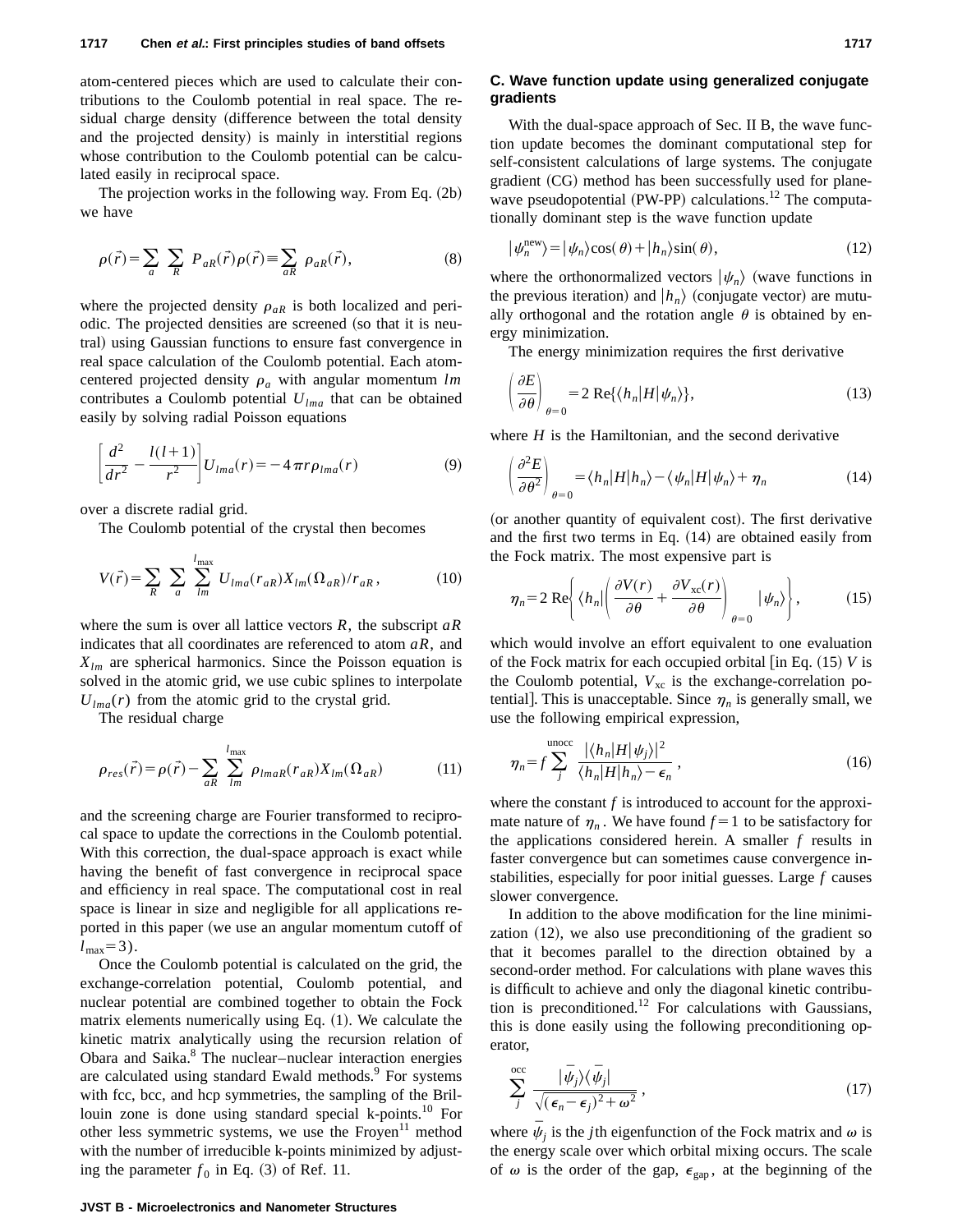self-consistent loop and decreases as convergence is achieved. An empirical form for  $\omega$  is provided in Ref. 1.

The new approach<sup>1</sup> is referred to as generalized conjugate gradients (GCG). In principle, a CG minimization is stable only when the initial guess is in the quadratic regime. However for the applications reported here, this was not major concern. By applying two iterations of the density mixing before using GCG, we found very significant improvement of the convergence  $(e.g., by a factor 2 for GaAs).$ 

Comparing to the DIIS method<sup>13</sup> (the direct inversion of iteration subspace, the current method of choice for *ab initio* Hartree–Fock calculations in molecular systems), GCG requires much less memory (only the previous conjugate gradient and occupied wave functions need be stored) while having similar or faster convergence than DIIS. Also GCG converges well for both molecular systems and for solids.

#### **D. Transferable separable pseudopotential**

The first principles pseudopotential developed by Bachelet, Hamann and Schlüter<sup>4</sup> (BHS-PP) for the local density approximation (LDA) has been widely used for electronic structure calculations for solids. Obtained by directly inverting the radial scalar Dirac equation with LDA exchangecorrelation potentials and by imposing the norm conservation, the BHS-PP reproduces accurately the relativistic allelectron results on atoms and has general transferability. In BHS-PP, the core electrons are replaced by the pseudopotential

$$
V_{\text{ps}} = V_{\text{loc}} + V_{\text{ps}}^{\text{nl}},
$$
  
\n
$$
V_{\text{ps}}^{\text{nl}} = \sum_{l=0}^{l_{\text{max}}-1} |P_l\rangle U_l(r) \langle P_l|,
$$
\n(18)

where  $V_{\text{loc}}$  is the local pseudopotential,  $U_l$  is the radial function of the nonlocal pseudopotential  $V_{\text{ps}}^{\text{nl}}$ ,  $\langle P_l |$  is the angular momentum projection operator, and  $l_{\text{max}}-1$  is generally the highest angular momentum contained in the core. Despite the general success of the BHS-PP, the form of Eq.  $(1)$  is not convenient for large scale calculations. For calculations using plane-wave basis sets, operation of the pseudopotential on the wave function becomes the bottleneck in updating the electronic wave functions. For applications using localized (Gaussian) basis functions, the calculation of matrix elements involving three-center integrals becomes the computational bottleneck for large systems.

Kleinman and Bylander<sup>14</sup> proposed replacing Eq.  $(18)$ with a separable potential. However, it was found that their separable potential can lead to unphysical core-like ghost states $15-17$  with energies comparable to the valence states. In particular construction of separable pseudopotential for transition metals  $(4s^m3d^n)$  atoms from K to Cu and  $5s^m4d^n$  atoms from Rb to Ag) have been unsuccessful.<sup>18</sup>

We recently developed<sup>3</sup> a general approach for constructing separable potentials  $(PP/S)$  which avoids pathologies associated with ghost states. This approach works for all the elements in the periodic table and is computationally efficient. Briefly, our method uses the spectra of the nonlocal pseudopotential to represent the operator itself, instead of using the wave functions of the Hamiltonian for the representation. This modification is critical to correctly simulate the repulsion due to core electrons. The pseudo wave functions of the pseudo-Hamiltonian (used by previous workers) have very little weight in the core region and provide a poor representation of the nonlocal pseudopotential (by construction localized in the core region).

The pseudopotential  $V_{\text{ps}}$  can be represented in terms of a Gaussian basis  $\{\chi_{\mu}^{\text{pp}}\}$  by writing

$$
V_{\text{ps}}^{\text{nl}} \theta_i = \lambda_i \theta_i, \qquad (19)
$$

where

$$
\theta_i = \sum \ \eta_{\mu i} \chi_{\mu}^{pp} \,. \tag{20}
$$

This leads to a separable PP

$$
V_{\text{ps}}^{\text{vw}} = V_{\text{loc}} + \sum_{i=1}^{N} |V_{\text{ps}}^{\text{nl}} \theta_i\rangle \frac{1}{\lambda_i} \langle \theta_i V_{\text{ps}}^{\text{nl}}|.
$$
 (21)

Here we use  $|V_{\rm ps}^{\rm nl} \chi_{\mu}^{\rm pp} \rangle$  as the basis to describe the potential which preserves the characteristics of  $V_{\text{ps}}^{\text{nl}}$  in  $|V_{\text{ps}}^{\text{nl}}\hat{\theta}_i\rangle$ . This allows the basis functions in  $\{\chi^{\text{pp}}_{\mu}\}\$  to be more valence-like, making it simpler to construct an adequate basis set  $\{ |V_{ps}^{nl}\theta_i \rangle \}$  for representing the PP. This approach can be applied to a variety of pseudopotentials, both hard and soft. We use this PP/S approach in the discussions reported herein.

Equation  $(21)$  is similar to that proposed by Blöchl.<sup>15</sup> However the physics involved is very different, because he used a spectral representation of the full Hamiltonian rather than of  $V_{\text{ps}}^{\text{nl}}$ .

We use an even tempered Gaussian basis  $\{\chi^{\text{pp}}_{\mu}\}\$ . Thus for each angular momentum  $l$  we use  $N_l$  Gaussian functions with exponents  $\alpha_n = \alpha_0 \beta^n$  for  $n = 1,...,N_l$ . The basis is characterized by two adjustable constants  $\alpha_0$  and  $\beta$ . Generally  $\alpha_0$  will correspond to a size corresponding to the inner component of a valence orbital and  $\beta$  ~3. Generally  $3 \le N_l \le 6$ suffices to represent the pseudopotential for valence-space properties, with no ghost states or other unphysical features. The errors in the eigenvalues and total energies of the pseudoatom are less than  $10^{-4}$  a.u. Extensive numerical tests and detailed descriptions of the basis set are provided in Ref. 3.

The key for the general transferability of PP/S is the enforcement of the Pauli principle in the core via introduction of the additional core basis functions to represent the pseudopotential. In this way, core states are excluded from the valence band because of the repulsion and no ghost states can appear (provided that  $N_l$  is sufficiently large). If the basis set does not contain sufficient core character or if the pseudopotential itself is not sufficiently repulsive, ghost states may occur. This might be why previous attempts<sup>15–18</sup> to generate separable pseudopotentials using plane waves were not generally successful.

# **III. BULK PROPERTIES OF II-VI SEMICONDUCTORS**

To test the accuracy of using Gaussian basis functions for PBC, we carried out GDS/DFT calculations for 12 II–VI semiconductors, many of which are of current technological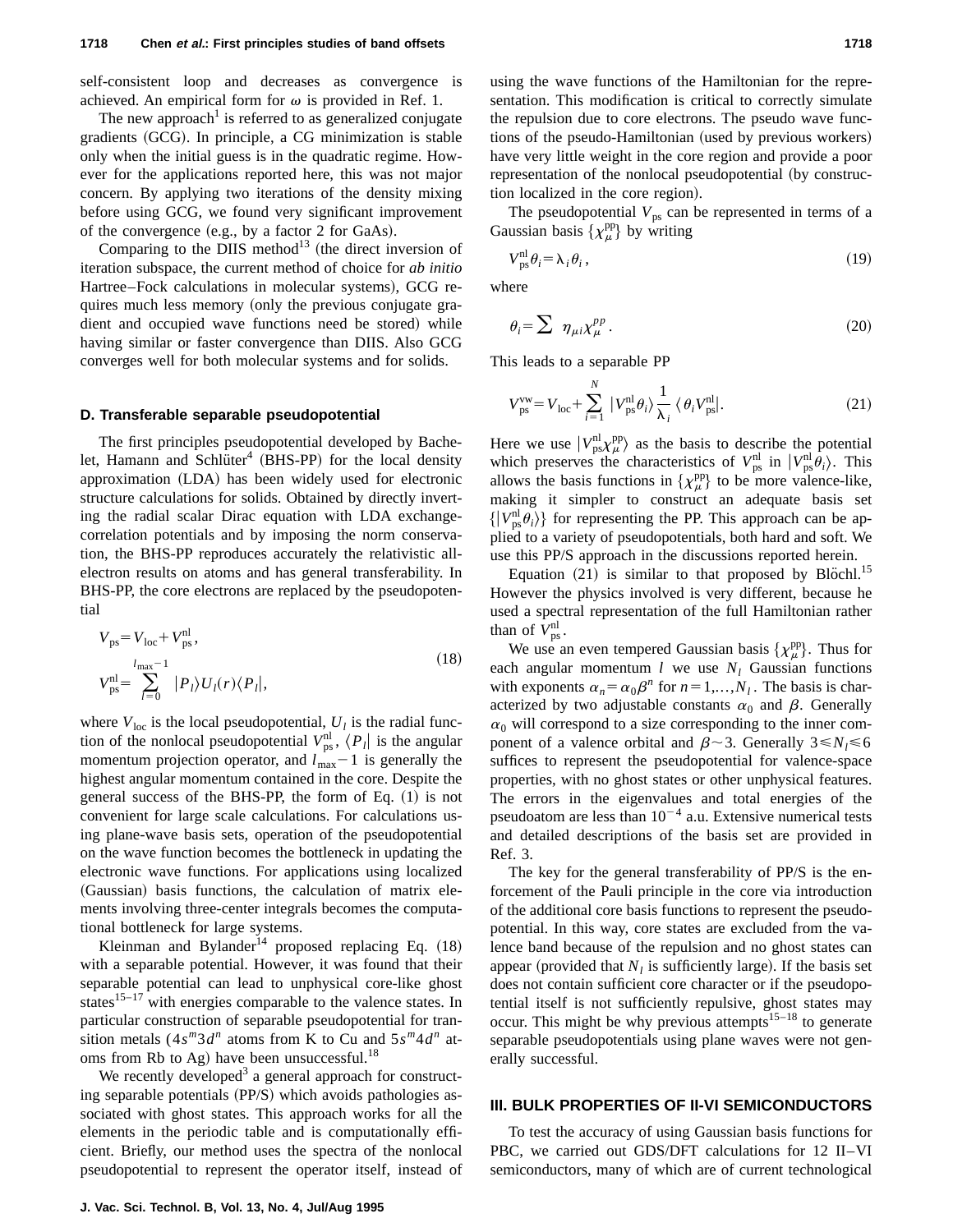|  |  |  | TABLE I. Properties for II-VI semiconductor crystals. |  |
|--|--|--|-------------------------------------------------------|--|
|--|--|--|-------------------------------------------------------|--|

|                 | ZnTe                 | CdTe                 | HgTe               | ZnSe                 | CdSe                 | HgSe                           | ZnS                | CdS             | HgS                | ZnPo        | CdPo  | HgPo  |
|-----------------|----------------------|----------------------|--------------------|----------------------|----------------------|--------------------------------|--------------------|-----------------|--------------------|-------------|-------|-------|
|                 |                      |                      |                    |                      |                      | Lattice constant $(\tilde{A})$ |                    |                 |                    |             |       |       |
| <b>GDSP/DFT</b> | 6.020                | 6.447                | 6.530              | 5.591                | 6.035                | 6.194                          | 5.302              | 5.804           | 5.975              | 6.201       | 6.624 | 6.666 |
| Expt.           | $6.089$ <sup>a</sup> | $6.48^{a}$           | 6.460 <sup>a</sup> | $5.669$ <sup>a</sup> | $6.084$ <sup>a</sup> | $6.074$ <sup>a</sup>           | $5.411^a$          | $5.83^{a}$      | 5.852 <sup>a</sup> | $6.309^{j}$ | 6.665 |       |
| Others          | $6.052^{b}$          | 6.470 <sup>b</sup>   | 6.492 <sup>b</sup> |                      |                      |                                |                    |                 |                    |             |       |       |
|                 | $6.045^{\circ}$      | $6.545^{\rm d}$      | $6.486^h$          | $5.618^c$            |                      |                                | $5.345^{\circ}$    | $5.811^{\circ}$ |                    |             |       |       |
|                 | $6.174$ <sup>d</sup> | 6.450 <sup>t</sup>   | $6.57^{f}$         |                      |                      |                                | 5.353 <sup>i</sup> |                 |                    |             |       |       |
|                 |                      |                      |                    |                      |                      | Bulk modulus (Mbar)            |                    |                 |                    |             |       |       |
| <b>GDSP/DFT</b> | 0.492                | 0.343                | 0.471              | 0.833                | 0.665                | 0.418                          | 0.773              | 0.467           | 0.553              | 0.510       | 0.372 | 0.409 |
| Expt.           | $0.509^e$            | $0.445^{\rm e}$      | $0.476^{\rm e}$    | $0.625^{\rm e}$      | $0.550^{\circ}$      | $0.576^e$                      | $0.769^e$          | $0.643^e$       | $0.686^{\rm e}$    |             |       |       |
| Others          | $0.521^{b}$          | 0.440 <sup>b</sup>   | 0.461 <sup>b</sup> |                      |                      |                                |                    |                 |                    |             |       |       |
|                 | 0.512 <sup>d</sup>   | $0.468$ <sup>d</sup> |                    |                      |                      |                                | $0.87^{i}$         |                 |                    |             |       |       |
|                 |                      | 0.590 <sup>f</sup>   | $0.428^{f}$        |                      |                      |                                |                    |                 |                    |             |       |       |
|                 |                      | 0.462 <sup>g</sup>   |                    |                      |                      |                                |                    |                 |                    |             |       |       |

<sup>a</sup>Reference 21.

<sup>b</sup>Reference 19, scalar relativistic LAPW calculations.

<sup>c</sup>Reference 23, LAPW calculations.

deference 24, LMTO calculations.

enterence 22.

interest. As starting point in constructing the basis sets, we used the primitive Gaussians in the Hay–Wadt (HW) basis sets.<sup>5</sup> Where the HW basis sets do not contain *d* polarization functions, we added polarization functions with exponents equal to the second outermost  $p$ -type basis functions (generally within 10% of the optimum value). Where the HW basis sets contain more than three sets of *d* functions, contractions of the inner functions were used to reduce the number of independent functions to three. For CdTe crystal, the use of the contracted Cd basis leads to a total energy within  $3 \times 10^{-5}$  hartree of that using the uncontracted basis. Previous applications show this approach to be satisfactory.<sup>1–3</sup> Details of the basis set can be found in Refs. 1, 2, and 3. The calculations used the separable form of the BHS potential as described above.

The outer filled shell of *d* electrons on the cation play a very important role in the II–VI semiconductors, as pointed out by Wei and Zunger<sup>19</sup> (see also the discussion below). Consequently we include explicitly these *d* electrons as valence electrons (thus  $Zn$ , Cd, Hg each have 12 electrons). We used the exchange-correlation potential of Ceperley and Alder as parametrized by Perdew and Zunger<sup>20</sup> which is consistent with the pseudocore. $4$  All band calculations used the ten special k-points of Chadi and Cohen.<sup>10</sup>

The results for the lattice constant and bulk modulus are summarized in Table I. Usually both GDSP/DFT pseudopotential GDS/PFT and the linearized augmented plane-wave<sup>19</sup> (LAPW) method slightly underestimate the lattice constant. The exception is for Hg compounds, where the lattice constant are slightly overestimated by all the methods reported in Table I. This might be due to the errors in the LDA. Table I shows that the lattice constants for GDS/DFT and LAPW19 agree within 0.04 Å. This is to be considered good agreement since different schemes are used for the exchange-correlation potential in the two calculations (we use the Ceperley–Alder scheme as parametrized by Perdew and Zunger, $^{20}$  while Ref. 19 uses Hedin–Lundquist form). Similarly, for plane wave Reference 25, LMTO calculations.

Reference 27, full potential LAPW calculations.

hReference 26, LAPW calculations.

Reference 28, LAPW calculations.

Reference 57.

pseudopotentials, Sankey *et al.*<sup>29</sup> found that the Wigner form<sup>30</sup> and Ceperley–Alder form<sup>20</sup> lead to differences for the Si lattice constant as large as 0.06 Å. Johnson, Gill, and Pople calculated geometries for a large number of molecules using different exchange-correlation functionals<sup>31</sup> and found discrepancies in bond lengths of the order of 0.01 Å to be commonplace. Linear muffin-tin orbital (LMTO) results<sup>24,25</sup> differ from LAPW results<sup>19,23–28</sup> by significantly larger amounts (see Table I) than does GDS/DFT. In addition, within the same group of researchers using LAPW, the reported lattice constant differs by  $0.007 \text{ Å}$  for  $\text{ZnTe}$  (see Table I) in two different contexts,<sup>19,23</sup> indicating the magnitude of the numerical uncertainty in such calculations. Since the bulk modulus involves the second derivative of the energy, it is expected that discrepancies among different methods will be larger. Furthermore, the bulk modulus is known to be sensitive to the functional forms used for the fitting  $(e.g., a$  discrepancy of 0.15 Mbar is found by Liu and Cohen's group<sup>32</sup> for  $\beta$ -Si<sub>3</sub>N<sub>4</sub> and  $\beta$ -C<sub>3</sub>N<sub>4</sub> between fittings using the Murnaghan and Birch equations of state). We obtained the bulk modulus directly by fitting the total energy to obtain the energy curvature.

We calculated the band structures at the theoretical lattice constant. This is more consistent since an equilibrium lattice constant is not always available. Fiorentini<sup>33</sup> showed that use of the experimental lattice constant can lead to unphysical consequences. The results on some high symmetry points are reported in Figure 1 for CdTe, HgTe, and HgPo. Comparison of the band gap with experimental results<sup>34</sup> and existing theoretical calculations<sup>19,24,28,35–37</sup> are reported in Table II. Again, there are significant discrepancies between various theoretical calculations. Sometimes this occurs because band gaps were calculated at the experimental lattice constant. Thus for ZnSe, LAPW calculations<sup>19,35</sup> give differences of about 0.5 eV between calculations using the theoretical lattice constant and the experimental lattice constant. The band gap in these compounds is very sensitive to relativistic ef-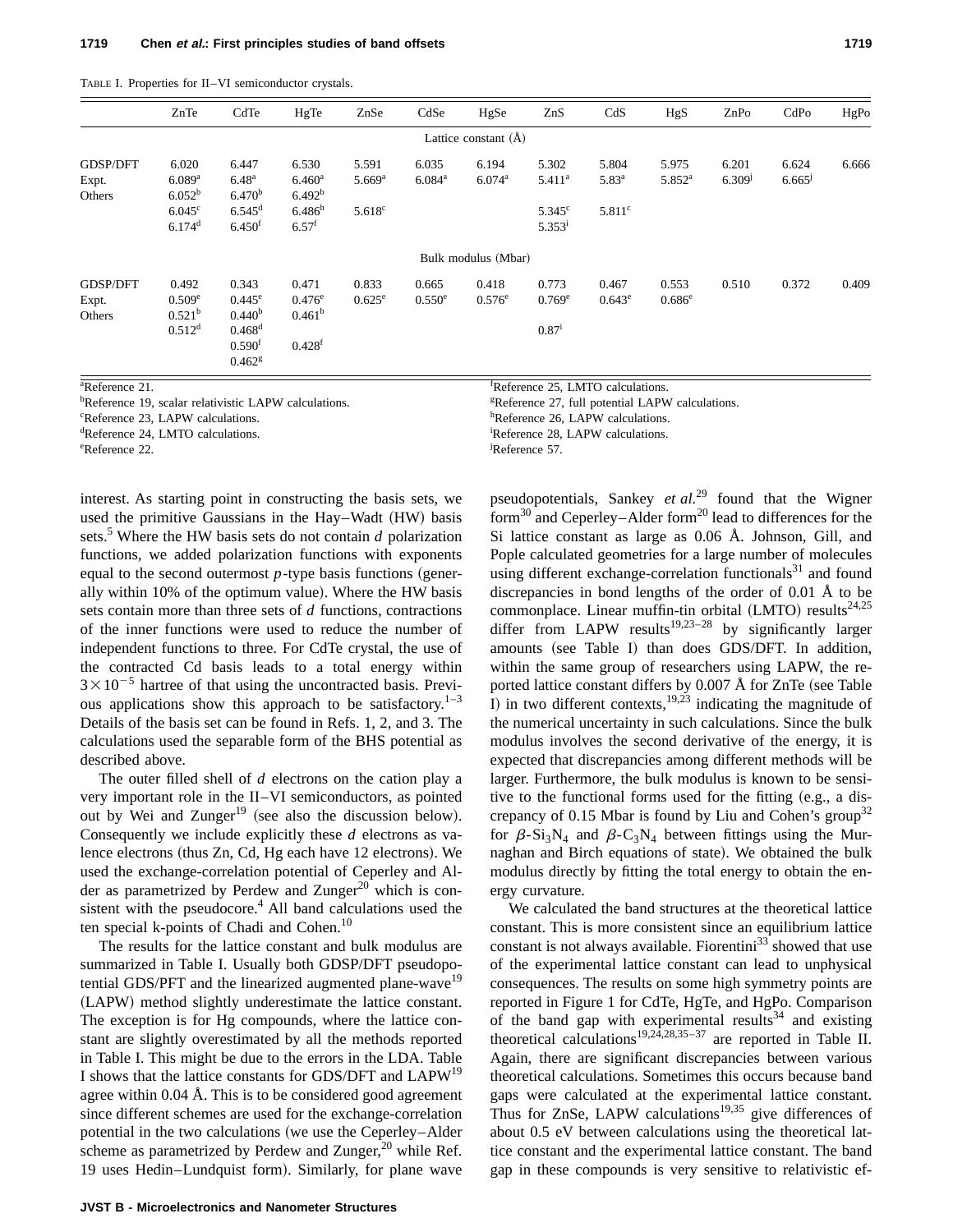

FIG. 1. Band structure along high symmetry directions for various II–VI semiconductors (calculated at theoretical equilibrium lattice constant). (a) CdTe, (b) HgTe, and (c) HgPo.

fects. In addition different ways of treating the electrons (allelectron versus pseudopotential) contributes to the discrepancies (note that plane-wave calculations<sup>37</sup> give consistently larger band gaps).

For a given anion, both experiment and theory lead to decreased band gaps for heavier cations. As expected, theband gap in LDA calculations is too small. The exception is for mercury compounds where the inverted gaps (vide infra) are overestimated by all the methods reported in Table II. Again this is probably due to the errors in LDA.

For Zn and Cd compounds the conduction band minimum has 4*s* and 5*s* character while the dominant character at valence band maximum is anion valence *p*. However, the very large relativistic effects in mercury stabilize the 6*s* orbital significantly. This enhances the screening of the *p* and *d* bands which has two effects. First, the anion *p* bands are pushed up. Second, the more weakly bound Hg *d* band enhances the Hg *d* anion *p* band coupling, further pushing up the valence band maximum. The inversion of the band gap in mercury compounds leads to metallic character. Thus, to understand the II–VI band structure one must account for both the cation *p*-anion *p* coupling and the cation *d*-anion *p* coupling.

Similarly, the polonium compounds are semimetals because relativistic effects push up the polonium  $p$  level (decreasing slightly the  $p-d$  coupling effects; see Table III). The relativistic effects are maximum for HgPo where the inverted gap is 1.89 eV.

Figure  $2$  illustrates the role of these couplings (such a coupling mechanism was first pointed out by Wei and Zunger $19$ ). Based on this scheme, it is possible to make a detailed analysis of the band structure using the bandconsistent tight binding model (BC-TB) as indicated in Sec. IV A.

# **IV. THE VALENCE BAND OFFSETS**

#### **A. Band consistent tight binding model**

After calculating the band structure, it is useful to extract a simplified model for understanding the results or for comparing systems. We describe here a simple tight binding model that uses the selfconsistent band structure to extract such parameters. First we consider *p*-*p* coupling of anion and cation. Simple two band theory gives the splitting as

$$
2\Delta_{pp} = \Gamma_{15c} - \Gamma_{15v}(p) = 2\sqrt{d_p^2 + V_p^2},\tag{22}
$$

where  $d_p \equiv (\epsilon_p^c - \epsilon_p^a)/2$  is half of the distance between cation *p* and anion *p* levels and  $V_p$  is the coupling strength. The same argument leads to the distance between the bonding  $\Gamma_{15v}(p)$  and the anion  $p^a(t2)$  level (see left panel in Figure 2)

$$
d' = \Delta_{pp} - d_p = \sqrt{d_p^2 + V_p^2} - d_p \,. \tag{23}
$$

On the other hand, from second-order perturbation theory the fractional cation *p* charge is

$$
q_p = \frac{\left(\frac{d'}{V_p}\right)^2}{1 + \left(\frac{d'}{V_p}\right)^2}.
$$
\n(24)

Defining

$$
\gamma = \sqrt{(1 - q_p)^{-1} - 1},\tag{25}
$$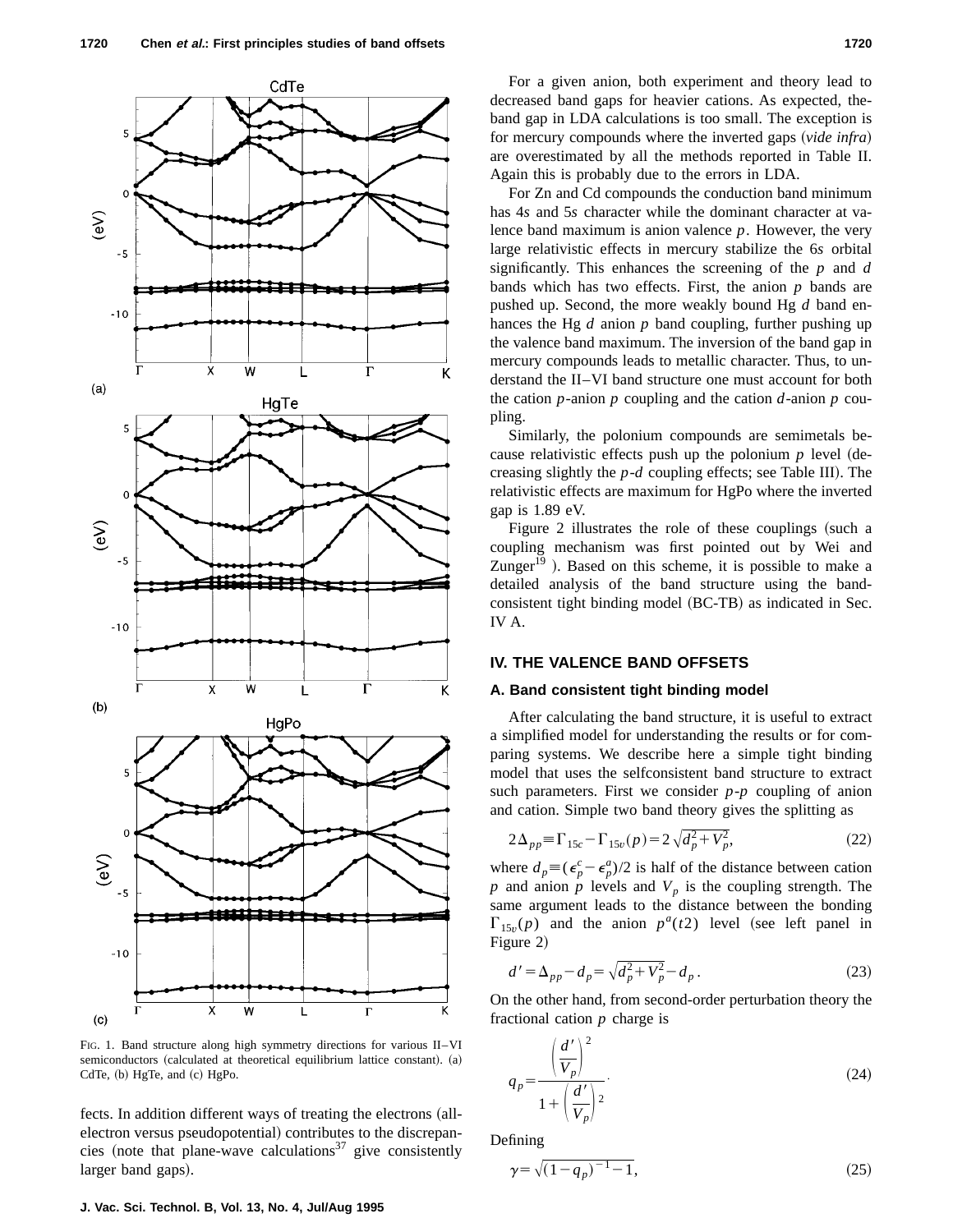TABLE II. Band gaps (eV) from GDSP/DFT calculations.

|                    | ZnTe                                   | CdTe                                | HgTe              | ZnSe                          | CdSe              | HgSe    | ZnS                                    | CdS               | HgS          | ZnPo    | CdPo    | HgPo    |
|--------------------|----------------------------------------|-------------------------------------|-------------------|-------------------------------|-------------------|---------|----------------------------------------|-------------------|--------------|---------|---------|---------|
| GDSP/DFT           | 1.32                                   | 0.65                                | $-0.84$           | 1.39                          | 0.45              | $-1.19$ | 2.15                                   | 1.00              | $-0.69$      | $-0.13$ | $-0.44$ | $-1.89$ |
| Expt. <sup>a</sup> | 2.39                                   | 1.60                                | $-0.3$            | 2.87                          | 1.82              | $-0.1$  | 3.82                                   | 2.58              | $-0.2 - 0.5$ |         |         |         |
| Others             | 1.02 <sup>b</sup>                      | 0.47 <sup>b</sup>                   | $-0.99b$          | 1.6 <sup>g</sup>              |                   |         | 2.0 <sup>g</sup>                       |                   |              |         |         |         |
|                    | 1.04 <sup>c</sup><br>0.96 <sup>d</sup> | 0.50 <sup>c</sup><br>$0.51^d$       |                   | 1.05 <sup>c</sup>             | 0.31 <sup>c</sup> |         | 1.86 <sup>c</sup>                      | 0.87 <sup>c</sup> |              |         |         |         |
|                    | 0.6 <sup>e</sup><br>$1.33^{\rm f}$     | 0.21 <sup>e</sup><br>$0.86^{\rm f}$ | 1.21 <sup>e</sup> | 0.89 <sup>e</sup><br>$1.45^t$ | $0.76^{t}$        |         | 2.37 <sup>t</sup><br>1.81 <sup>h</sup> | 1.37 <sup>f</sup> |              |         |         |         |

a Reference 34.

b Scalar relativistic LAPW calculations, Ref. 19.

c Reference 35, LAPW calculations at experimental lattice constant.

d Reference 24, LMTO calculations.

e Reference 36, fully relativistic LMTO.

f Reference 37, plane-wave pseudopotential with partial core corrections calculated at experimental lattice constant.

g Estimated from Figure 3 in Ref. 19. Calculations use nonrelativistic all-electron mixed-basis method.

<sup>h</sup>Reference 28, LAPW calculations.

the above equations lead to

$$
\frac{d_p}{V_p} = \frac{1 - \gamma^2}{2\,\gamma} \,,\tag{26}
$$

$$
V_p = \frac{\Delta_{pp}}{\sqrt{1 + \left(\frac{d_p}{V_p}\right)^2}}.
$$
\n(27)

Now we turn to the  $p-d$  coupling (right panel in Figure 2). If there were no  $p-d$  coupling,  $\Delta_{pp}$  would be half of the distance  $B = \Gamma_{15c} - \Gamma_{15v}$ . Because of the *p-d* coupling, *B* appears smaller by the amount of  $p-d$  shift  $\Delta_{pd}$ . Therefore, we have

$$
\Delta_{pp} = \frac{B + \Delta_{pd}}{2} \,. \tag{28}
$$

Again, two-band theory leads to

$$
E_{pd} = \Gamma_{15v}(pd) - \Gamma_{15d}(pd) = 2\sqrt{\frac{[\epsilon_{15v}(p) - \epsilon_d]^2}{4} + V_{pd}^2},
$$
\n(29)

where  $\epsilon_{15v}(p)$  would be valence band maximum if there were no *p*-*d* coupling,  $\epsilon_d$  is the cation *d* level, and  $V_{pd}$  is the strength of *p*-*d* coupling. On the other hand, defining  $\Delta_{pd}$  as the *p*-*d* shift, then it must be that

$$
E_{pd} \equiv \left[ \epsilon_{15v}(p) - \epsilon_d \right] + 2\Delta_{pd} \,. \tag{30}
$$

Thus (using second order perturbation theory) the fractional charge of cation *d*-charges in the  $\Gamma_{15v}(pd)$  band is

$$
q_d = \frac{(\Delta_{pd}/V_{pd})^2}{1 + (\Delta_{pd}/V_{pd})^2} \,. \tag{31}
$$

Defining  $\gamma_d = \sqrt{(1-q_d)^{-1}-1}$ , we have

$$
V_{pd} = \frac{\gamma_d E_{pd}}{1 + \gamma_d^2} \,,\tag{32}
$$

$$
\epsilon_{pd} \equiv \epsilon_{15v}(p) - \epsilon_d = \sqrt{E_{pd}^2 - 4V_{pd}^2},\tag{33}
$$

$$
\Delta_{pd} = \frac{E_{pd} - \epsilon_{pd}}{2} \ . \tag{34}
$$

#### TABLE III. Band-consistent tight binding (BC-TB) analysis of the band structures for II–VI semiconductors at theoretical lattice constants.

| HgPo     |
|----------|
| 4.05     |
| 7.30     |
| 0.027 19 |
| 2.590 9  |
| 0.1555   |
| 1.1347   |
| 0.47     |
| 0.022 41 |

<sup>a</sup>B is the distance between  $\Gamma_{15c}$  and  $\Gamma_{15v}$ .

 ${}^bE_{pd}$  is the distance between the cation *d*-level and the valence band maximum.

 ${}^{c}q_{p}$  is the cation *p*-type fractional charge.

 $\frac{d}{d}q_d$  is the cation *d*-type fractional charge.

 ${}^{\text{e}}\Delta_{pp}$  is the splitting due to the *p*-*p* coupling.

 ${}^{f}\Delta_{pd}$  is the splitting due to the *p*-*d* coupling.

 ${}^g\delta\epsilon_d$  is the cation *d*-band width at the  $\Gamma$  point.

# **JVST B - Microelectronics and Nanometer Structures**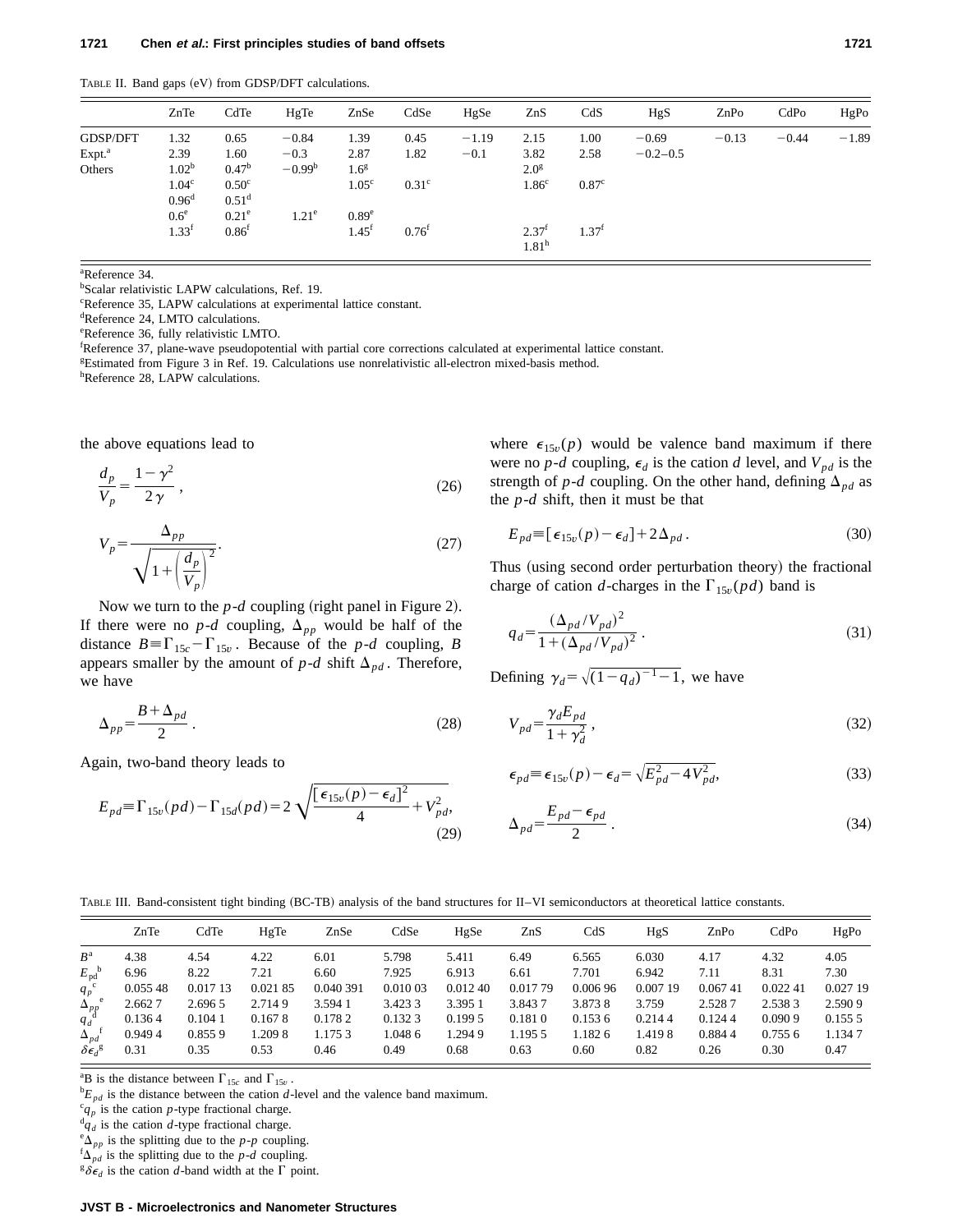

FIG. 2. Schematic picture of the band-consistent tight binding (BC-TB) coupling mechanism in II–VI semiconductors.

It is important to emphasize that this theory uses no explicit atomic information, so that these results are band structure consistent. Table III gives the results from such analyses.

 $(1)$  With the same cation, the *p-d* splitting decreases as the anion gets heavier, correlating with the fact that the distances increase between cation d levels and anion *p* levels.

~2! For cases with common anions, Table III shows that the *p*-*p* splitting depends very little on the cations, correlating with the fact that these common anion materials have very similar lattice constants (and therefore similar *p*-*p* coupling strength).

These observations suggest that the cation *d* electrons must be included in calculating such quantities as the band offset. In fact, aligning the bands on the anion  $p$  level, we obtain an excellent estimate of the band offsets for lattice matched compounds with common anions. This occurs despite the neglect of screening effects due to the interface dipoles.

In the absence of *p*-*d* coupling, the bulk contribution to the valence band maximum would be

$$
E_{\mathrm{VBM}}^{(0)} - \epsilon_p^a = d_p - \Delta_{pp}.
$$

Taking into account the *p*-*d* coupling, we have

$$
E_{\text{VBM}}^{(1)} - \epsilon_p^a = d_p - \Delta_{pp} + \Delta_{pd}.
$$

The resulting band offsets are reported in Table IV. The agreement with experimental data is very good for the lattice matched CdTe/HgTe (where interface effects are small). The exception is for the  $ZnTe/HgTe$  superlattice (and therefore also CdTe/ZnTe, because of the transistivity rule). This has a larger lattice mismatch and hence the interface dipole screen-

TABLE IV. Valence band offsets for common anion II–VI semiconductors using the band-consistent tight banding model (BC-TB). For comparison experimental data and available theoretical calculations are also reported. The results neglecting *p*-*d* coupling are also listed.

|                                  | CdTe                                 | CdSe      | CdS       | ZnTe                       | ZnSe     | ZnS      | ZnTe                                      | ZnSe     | ZnS      | ZnPo     | CdPo     |
|----------------------------------|--------------------------------------|-----------|-----------|----------------------------|----------|----------|-------------------------------------------|----------|----------|----------|----------|
|                                  | HgTe                                 | HgSe      | HgS       | CdTe                       | CdSe     | CdS      | HgTe                                      | HgSe     | HgS      | CdPo     | HgPo     |
| $BC-TB$                          | $-0.3137$                            | $-0.3156$ | $-0.3019$ | $-0.123$                   | $-0.094$ | $-0.059$ | $-0.436$                                  | $-0.410$ | $-0.361$ | $-0.097$ | $-0.353$ |
| No $p-d$                         | 0.0217                               | 0.0142    | 0.0126    | $-0.1977$                  | $-0.220$ | $-0.081$ | $-0.176$                                  | $-0.171$ | $-0.069$ | $-0.227$ | 0.027    |
| Expt.<br><b>LAPW<sup>a</sup></b> | $-0.35 \pm 0.06^{\circ}$<br>$-0.377$ |           |           | $0.10 \pm 0.06^c$<br>0.125 |          |          | $-0.25 \pm 0.05$ <sup>c</sup><br>$-0.227$ |          |          |          |          |

a Reference 38, LAPW calculations.

<sup>b</sup>Reference 39, x-ray photoemission spectroscopy (XPS) experiment. c Reference 40, XPS calculations.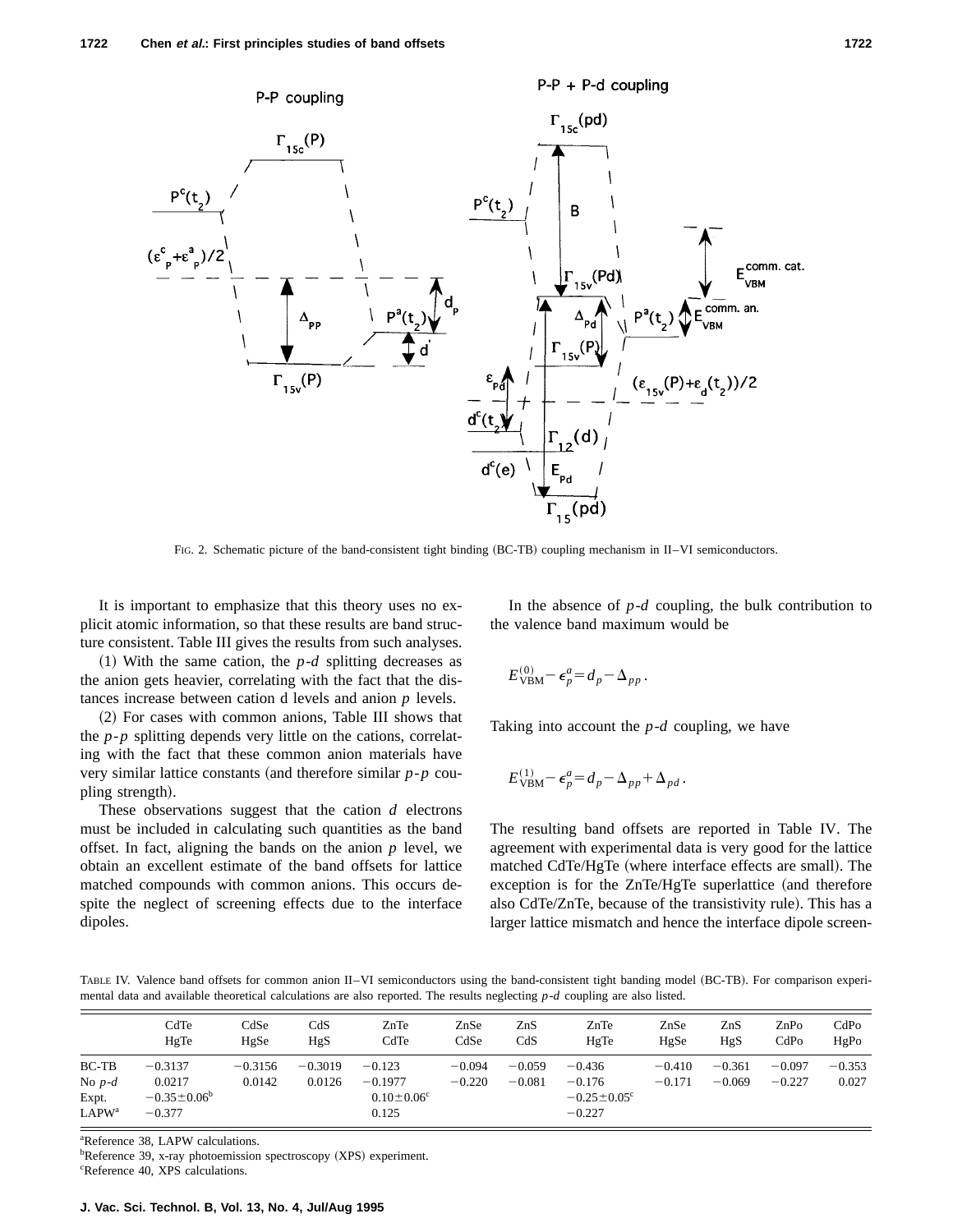|                               | HgTe<br>HgSe     | HgTe<br>HgS      | HgSe<br>HgS      | CdTe<br>CdSe    | CdTe<br>CdS      | CdSe<br>CdS                                            | ZnTe<br>ZnSe                                                         | ZnTe<br>ZnS  | ZnSe<br>ZnS                                                   | HgPo<br>HgTe | CdPo<br>CdTe   | $\mathsf{ZnPo}$<br>ZnTe |
|-------------------------------|------------------|------------------|------------------|-----------------|------------------|--------------------------------------------------------|----------------------------------------------------------------------|--------------|---------------------------------------------------------------|--------------|----------------|-------------------------|
| $BC-TB$<br>No $p-d$<br>Others | 1.2264<br>1.3957 | 1.8568<br>2.1395 | 0.6349<br>0.7438 | .2849<br>1.4598 | 2.0541<br>2.3532 | 0.7692(0.2192)<br>0.8934(0.3634)<br>$(0.23 \pm 0.1)^a$ | 1.26<br>1.48<br>$1.20^{b}$<br>1.43 <sup>c</sup><br>0.86 <sup>d</sup> | 1.99<br>2.24 | 0.73<br>0.75<br>$0.50 - 0.52^b$<br>$0.10 - 0.70$ <sup>f</sup> | 0.19<br>0.27 | 0.238<br>0.358 | 0.25<br>0.31            |

TABLE V. Valence band offsets for common cation II–VI semiconductors using the band-consistent tight binding model (BC-TB). There are no experimental data for comparison. Available theoretical calculations are also reported. The results neglecting  $p$ -*d* coupling (no  $p$ -*d*) are also listed.

<sup>a</sup>The data in parentheses are for conduction band offset. The experimental data (Reference 41) are for the wurtzite form.

<sup>b</sup>Reference 42, model solid approximation.

c Reference 43, self-consistent tight binding model.

<sup>d</sup>Reference 44, midgap theory.

e Reference 45, LMTO supercell calculations.

f Reference 46, LMTO supercell calculations. The results depends strongly on strain modes and interfacial orientation.

ing effects and strain effects become very important. Table IV includes the LAPW results from Ref. 38 for comparisons.

For the compounds with common cations, the lattice mismatch is significantly larger (see Table I), and the interface effects should become even more important. Still, the bulk contributions provide useful information to determine the extent of interface effects. We report the calculated bulk contribution to the valence band offsets for these materials using the current model (alignment on cation  $p$  levels) which neglects interface effects. Unfortunately, we were not able to find experimental data in these cases to assess the numerical accuracy. Comparisons with available theoretical calculations are reasonably good. However, these superlattices are usually under significant strain and interface structures under experimental condition can be very complicated and far from ideal. Theoretical simulations of such conditions are very difficult. We believe that empirical approaches such as that presented here should provide helpful insight about the chemical trends in this situation.

We should emphasize that the spin-orbit splittings of valence bands are *not* included. Including spin-orbit effects would change the valence band offset for CdTe/HgTe from  $-0.31$  to  $-0.35$ , in very good agreement with  $-0.35\pm0.06$  eV from experiment. (Our convention is that AB/CD is positive when the valence band maximum of AB is higher than that of CD.)

The valence band offsets of the three Cd–Hg common anion compounds are very similar. The reason is that the band offset is dominated by the differences in *p*-*d* coupling. The differences in the *d*-bands for these materials are almost the same  $(-0.9$  for CdTe/HgTe,  $-1.0$  for CdSe/HgSe, and  $-0.92$  for CdS/HgS) with a very slightly larger band offset for CdSe/HgSe (corresponding to the slightly larger d-band energy difference). Also, the Cd compounds have a consistently lower valence band maximum (correlating with the fact that the Cd  $d$ -band is lower) and therefore a smaller  $p$ - $d$ coupling. This is consistent with our calculations (see  $\Delta_{pd}$  in Table III). Clearly, the shift of the valence band maximum due to *p*-*d* coupling must be larger than the *d*-band width  $(see Figure 2).$  This also is found in our calculations  $(Table 2)$  $III$ .

For the superlattices with common cations, the compound with the heavier anion always has a higher valence band maximum. This directly correlates with the fact that heavier anions have shallower *p* levels  $(-5.74$  for Po,  $-6.19$  for Te,  $-6.74$  for Se, and  $-7.19$  for S) and significantly larger bond length. In these cases, *p*-*p* coupling dominates, resulting in a larger energy shift (downward with respect to cation  $p$ -level) of the valence band maxima in the lighter anion compounds. The larger the difference in bond length, the larger the band offset. From Table V, we note that for the common cation compounds, the bulk contribution to the valence band offset is roughly proportional to the lattice mismatch (see Fig $ure 3)$ .

#### **B. Ab initio calculation of valence band offsets**

The VBOs of GaAs/AlAs and GaN/AlN are calculated using the all-electron GDS/DFT. The VBO has two contributions, the bulk contribution and the interface contribution. The bulk contribution comes from the difference in ioniza-

 $2.5$  $ZnTe/ZnS$ CdTe/CdS  $\overline{c}$ Valence band offset (eV)  $ZnSe/ZnS$  $1.5$ CdTe/CdS  $\mathbf{1}$ CdSe/CdS ZnTe/ZnS  $0.5$ HgTe <sup>ZnPo/ZnTe</sup> CdPo/CdTe  $\mathbf 0$  $0.1$  $0.2$  $0.3$  $0.4$  $0.5$  $0.6$  $0.7$  $0.8$ Lattice mismatch

FIG. 3. Lattice mismatch dependence of the band offsets in common cation II–VI semiconductors. Because of the relatively larger lattice mismatches, *p*-*p* coupling is dominant in this class of superlattices and the lattice mismatch dependence of the band offsets is close to linear. Note that the compounds with lighter anion have smaller lattice constant and lower valence band maxima (see the text).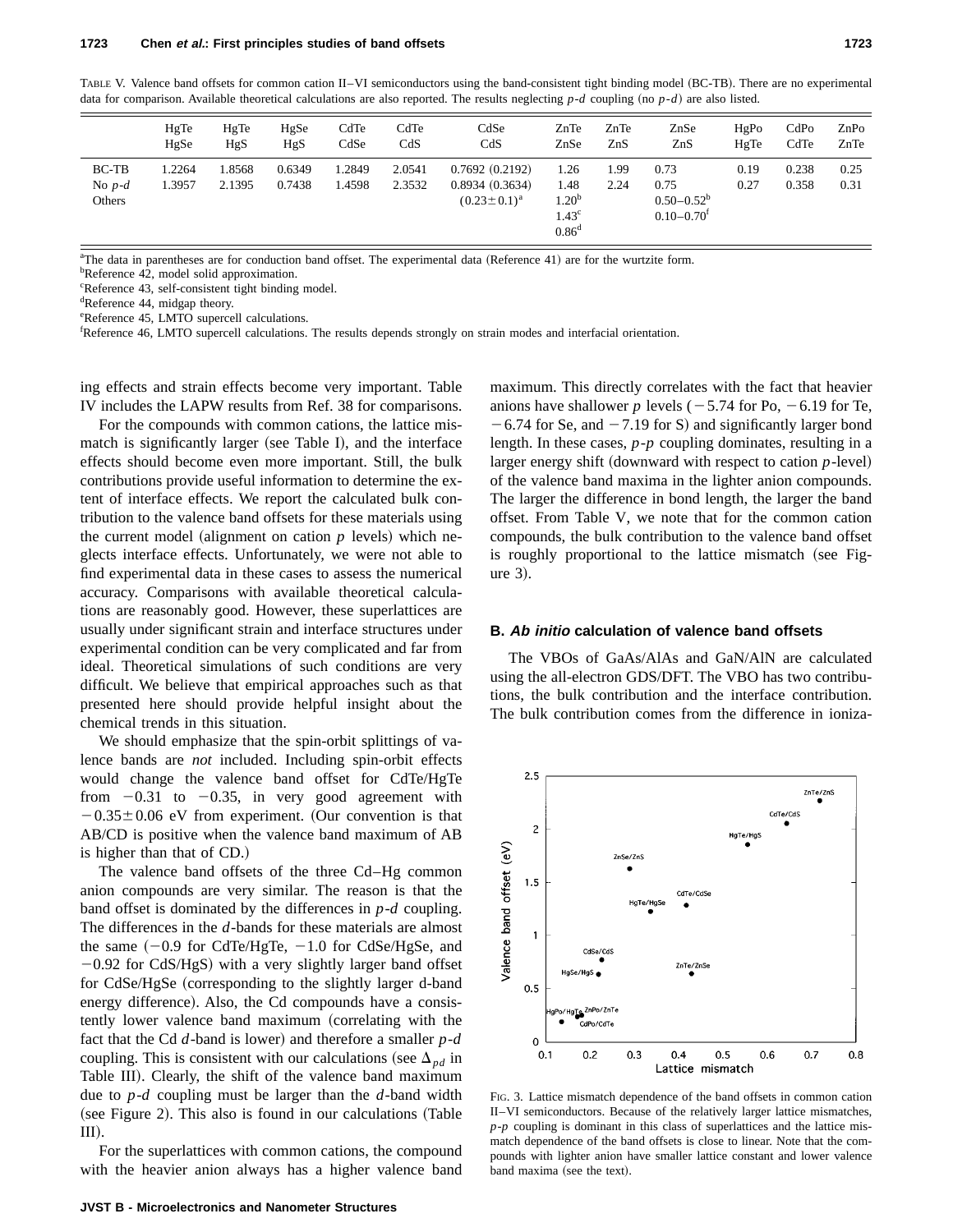TABLE VI. Theoretical calculations of bulk contributions and interface contributions to the valence band offsets  $(eV)$ . For CdTe/HgTe and CdTe/ZnTe, pseudopotential (including  $d$  electrons) is used with scalar relativistic effects included. For GaN/AlN and GaAs/AlAs, all electrons are included. Calculations are done at average theoretical lattice constant of the compounds.

|                                  | CdTe/HgTe                 | CdTe/ZnTe          | GaN/AlN             | GaAs/AlAs                  |
|----------------------------------|---------------------------|--------------------|---------------------|----------------------------|
|                                  | Bulk contributions        |                    |                     |                            |
| BC-TB                            | $-0.435$                  | 0.524              | 1.317               | 0.523                      |
| $BC-TB$ (ignore $p-d$ couplings) | 0.030                     | $-0.155$           | 0.100               | $-0.046$                   |
| <b>GDS/DFT</b>                   |                           |                    | 1.189               | 0.682                      |
|                                  | Interface contributions   |                    |                     |                            |
| <b>GDS/DFT</b>                   |                           |                    | $-0.451$            | $-0.199$                   |
|                                  | Total valence band offset |                    |                     |                            |
| GDS/DFT                          |                           |                    | 0.738               | 0.493                      |
| Expt.                            | $-0.35 \pm 0.06^a$        | $-0.10 \pm 0.06^b$ | $0.5^\circ$         | $0.4 - 0.55$ <sup>d</sup>  |
| Others                           | $-0.377$ <sup>e</sup>     | $-0.125$           | $0.85$ <sup>f</sup> | $0.49 - 0.51$ <sup>g</sup> |

a Reference 39, XPS experiment.

<sup>b</sup>Reference 40, XPS experiment.

c Reference 48, photoluminescence.

d Reference 49.

e Reference 40, LAPW calculations.

f Reference 50, LMTO calculations.

<sup>g</sup>Reference 51, plane-wave pseudopotential calculations.

tion potential of the two bulk materials, while the interface contribution comes from the dipole screening of the offset due to charge transfer. Using all-electron calculations for common cation or common anion cases, the bulk contribution can be obtained by comparing the distance of the valence band maxima  $(VBM)$  to the common core level, e.g., As 1*s* level for GaAs/AlAs. These can be done with simple bulk calculations of the compounds. To include the interface, a superlattice calculation is necessary to determine the difference between the core levels. Taking GaAs/AlAs as example, one first calculates  $\epsilon_l = E_{\text{VBM}}^{\text{GaAs}} - E_{\text{core}}^{\text{Ga}}$  and  $\epsilon_r$  $E_{VBM}^{\text{AlAs}} - E_{\text{core}}^{\text{Al}}$  from bulk calculations. Then one calculates  $d = E_{\text{core}}^{\text{Ga}} - E_{\text{core}}^{\text{Al}}$  from a superlattice GaAs/AlAs. The final VBO is given by  $E_{\text{VBO}} = \epsilon_l - \epsilon_r + d$ . This procedure is valid only for the lattice matched cases presented here. For lattice mismatched heterojunctions, corrections to  $\epsilon_l$  and  $\epsilon_r$  are needed to account for the strain modification of the valence band maximum.<sup>47</sup> The results for GaAs/AlAs and GaN/AlN are reported in Table VI. For  $GaAs/AlAs$   $(0.49 \text{ eV}$  for theory,  $0.4$  to  $0.55$  eV for experiments) agreement with experiments is very good. For GaN/AlN  $(0.74 \text{ eV}$  theory versus  $0.5 \text{ eV}$ experiment) the comparison with experiment<sup>48</sup> is not as good. However, the quality of GaN film used in the experiment is questionable, which may significantly affect the experimental data. The comparison between our results and LMTO results<sup>50</sup> are good  $(0.74 \text{ eV}$  versus 0.85 eV). To esti-

TABLE VII. Valence band offsets (eV) measured from different core levels. The first indices in the parentheses refer to Ga core levels, while the second refer to Al core levels.

|                                   |  |                               |       | $(1s,1s)$ $(2s,1s)$ $(3s,1s)$ $(2s,2s)$ $(3s,2s)$ $(2p,2p)$ $(2p,3p)$ |       |
|-----------------------------------|--|-------------------------------|-------|-----------------------------------------------------------------------|-------|
|                                   |  | Bulk contributions            |       |                                                                       |       |
| GaAs/AlAs 0.493 0.417 0.420 0.397 |  |                               | 0.400 | 0.392                                                                 | 0.395 |
| GaN/AlN                           |  | 0.738 0.782 0.755 0.698 0.671 |       | 0.695                                                                 | 0.702 |

**J. Vac. Sci. Technol. B, Vol. 13, No. 4, Jul/Aug 1995**

mate the core level shift, we report in Table VII the valence band offset as measured from different core levels.

For common anion lattice matched superlattices, where interfaces are usually closer to the idealized interfaces, stateof-the-art *ab initio* calculations on idealized interfaces (see e.g., Refs. 47 and 51 and references therein) usually agree reasonably well with experimental results. For more general interfaces, where there is significant lattice mismatch or where there is interdiffusion and extended defects, the situation is more complicated. It is difficult to obtain reproducible experimental measurements, and it is difficult for theories to simulate the experimental conditions. Recent theoretical attempts $52$  in this area do not compare well with experiment.<sup>53</sup>

# **V. RECONSTRUCTION OF CATION TERMINATED p(2**3**1) CdTe AND <sup>c</sup>(2**3**2) HgTe (001) SURFACES**

 $Hg_{1-x}Cd_xTe$  materials are useful as for infrared detectors and in optoelectronics. These are grown by chemical vapor deposition  $(CVD)$ , molecular beam epitaxy  $(MBE)$ , or metalorganic (MOMBE) techniques where it is found that the properties depend upon surface orientation. We report here studies on cation terminated surfaces:  $p(2\times1)$  CdTe  $(001)$ and  $c(2\times2)$  HgTe  $(001)$ .

For the bulk system, the average bond order  $(BO)$  is  $BO$  $=\frac{1}{2}$ . However surface terminated Cd will have two substrate Te neighbours, leading to  $BO=1$ . In order for these substrate Te to have  $BO = \frac{1}{2}$  with a third-layer Cd, it must be bound to only one surface Cd. As a result alternate Cd sites must be vacant, as in Figure 4(a). This can result in in either  $p(2\times1)$ or  $c(2\times2)$  reconstructions. Summarizing: (1) the surface cation forms two single bonds  $(BO=1)$  with second layer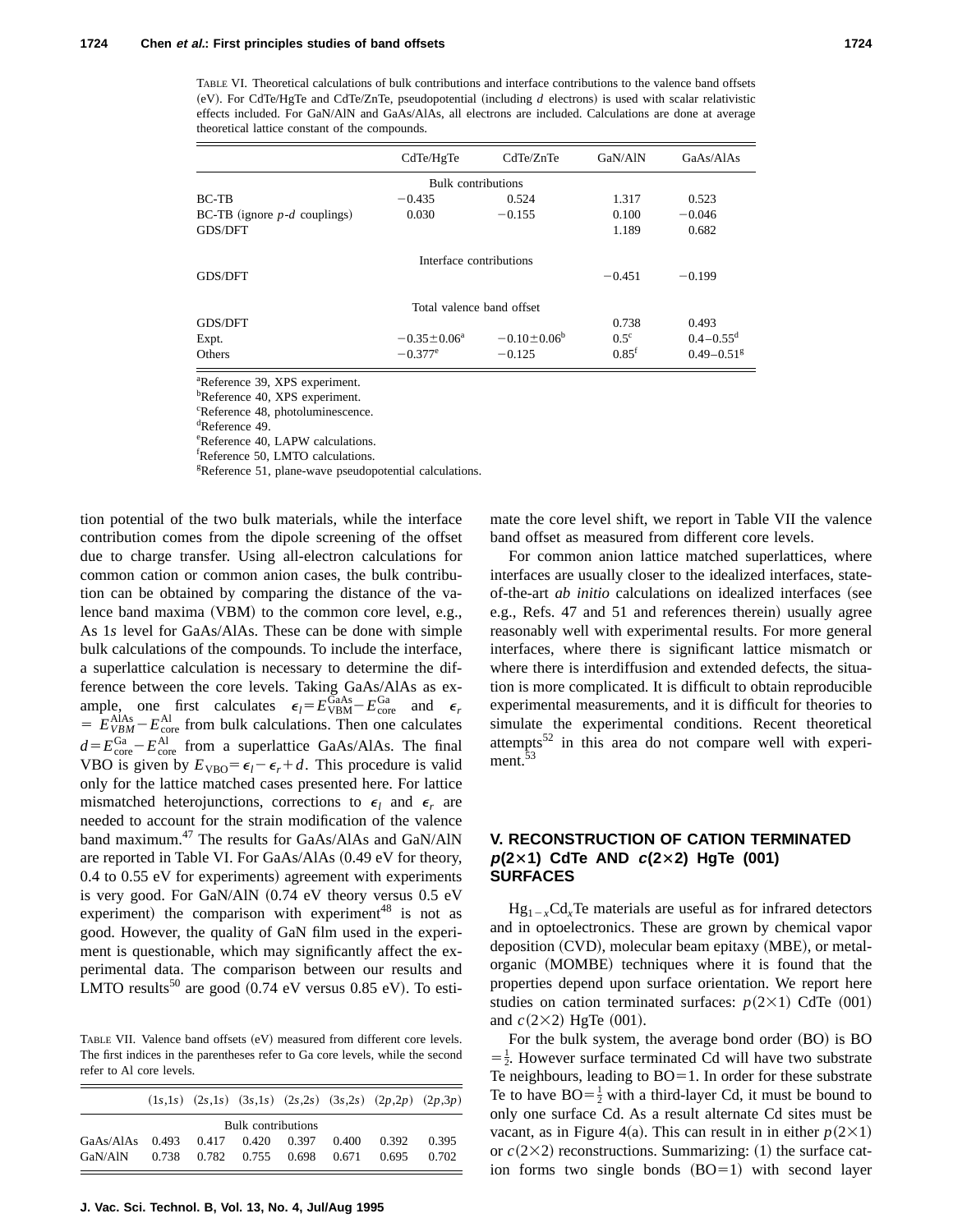

FIG. 4. (a) Schematic side view of the bonding in  $(2\times1)$  or  $c(2\times2)$  cation terminated surface of II–VI systems (CdTe or HgTe).  $(b)$  Schematic view of  $p(2\times1)_{\text{Cd}}$  CdTe (100) surface. The filled circles are third-layer Cd atoms. The surface unit cell is indicated by a dashed line.

anions; (2) second layer anions contribute one electron to bond to the surface cation, three electrons for the two bonds to substrate cations (each  $BO = \frac{1}{2}$ ), with two electrons remaining localized in the anion s orbital. There is experimental evidence for this structure.<sup>54,55</sup> Both cadmium terminated  $p(2\times1)$  (Refs. 54 and 55) [see Figure 4(b)] and  $c(2\times2)$  (Ref. 54) reconstructions have been observed.

# A. The CdTe  $p(2\times1)_{\text{Cd}}$  reconstruction of the CdTe **(001) surface**

We first carried out *ab initio* calculations using the finite cluster Hartree–Fock (HF/cluster) method. The results are reported in Table VIII. The surface Te–Cd–Te angle  $(\theta)$  of 141.9° agrees well with transmission electron microscopy<sup>55</sup> (TEM) results of  $\theta \sim 140^\circ$ . The surface Cd–Te bond  $R_{\text{CdTe}}$ =2.67 Å is 0.135 Å smaller than the bulk value (2.805) Å). Since the bulk Cd–Te bond has  $BO = \frac{1}{2}$  and the surface  $Cd-Te$  bond has  $BO=1$ , this decrease is reasonable. Modelling of the TEM $^{55}$  results suggest the surface Cd atoms descend toward substrate by  $\delta Z_{\text{Cd}} \approx 0.9 \pm 0.2$  Å. This result, coupled with the TEM result of  $\theta \sim 140^{\circ}$ , implies  $R_{\text{CdTe}} \approx 2.1 \pm 0.6$ . The value of  $R_{\text{CdTe}} \approx 2.1$  Å would imply a decrease of 0.7 Å from the bulk, an unreasonable estimate. Most interesting is that the calculated bond distance of the second-layer Te to the third-layer Cd,  $R_{TeCd}$ , is 2.96 Å, or 0.155Å *larger* than the bulk value. This may be due to the strong resonance of the localized *s*-type lone pair on the Te with the other three bonds. Alternatively it maybe due to the cluster approximation.

We also carried out GDS/DFT calculations using repeated slab to form a two-dimensional PBC system [the unit cell of  $p(2\times1)$  reconstruction is shown in Figure 4(b)]. The slab is a  $(2\times2)$  supercell consisted of 5 atomic layers. The irreducible

|                                                     | GDS/DFT<br>slab        | HF<br>cluster   | Experiment                    | Bulk value |
|-----------------------------------------------------|------------------------|-----------------|-------------------------------|------------|
|                                                     |                        | Surface bond    |                               |            |
| $R_{\text{CdTe}}$                                   | 2.64                   | 2.67            | $2.1 \pm 0.6^{\text{f}}$      | 2.805      |
| $\delta R_{\text{CdTe}}^{\text{a}}$                 | $-0.165$               | $-0.135$        | $-0.70 \pm 0.58$ <sup>f</sup> | $\Omega$   |
| $\theta$                                            | 169.2                  | 141.9           | $\sim$ 140 <sup>g</sup>       | 109.47     |
|                                                     |                        | Subsurface bond |                               |            |
| $R_{\text{TeCd}}$                                   | 2.89                   | 2.96            |                               | 2.805      |
| $\delta R_{\rm \,TeCd}$                             | 0.085                  | 0.155           |                               | $\Omega$   |
|                                                     | Absolute displacements |                 |                               |            |
|                                                     | $-1.26$                | $-0.50$         | $-0.9 \pm 0.2$ <sup>h</sup>   | $\Omega$   |
| $\frac{\delta Z_{\text{Cd}}}{\delta Z_{\text{Te}}}$ | 0.11                   | 0.25            |                               | $\Omega$   |
| $\delta Y_{\text{Te}}$                              | 0.34                   | 0.22            | 0.1 <sup>h</sup>              |            |
| $\Delta^{\rm b}$                                    | 0.25                   | 0.87            | $0.72 \pm 0.2$ <sup>f</sup>   | 1.62       |
| Lattice constant <sup>c</sup> $(\AA)$               | 6.478                  |                 |                               | 6.48       |
| Bulk modulus <sup>d</sup> (Mbar)                    | 0.367                  |                 |                               | 0.445      |
| Cleavage energy <sup>e</sup> $(eV)$                 | 0.24                   |                 |                               |            |

a Difference between surface bond length and bulk value.

<sup>b</sup>Distance between surface Cd and second layer.

c Reference 21.

d Reference 22.

e Cleavage energy per Cd–Te formula per surface.

<sup>f</sup>Calculated using results of Ref. 55 ( $\delta Z_{\text{Cd}}$  and  $\theta$ ) and the bulk value of bond distance.

g TEM data from Ref. 55.

hTEM data modeling from Ref. 55.

Brillouin zone was sampled with four special k-points generated according Ref. 11, optimized as described in section II B. The calculations used the BHS/S  $PP<sup>4</sup>$ . The Ceperley– Alder exchange correlation potential<sup>20</sup> was used in the LDA Hamiltonian. The results are reported in Table VIII. We obtain  $\theta$ =169.2°, much larger than both TEM results ( $\theta$ =140°) and cluster/HF results ( $\theta$ =141.9°), but close to the plane- wave results on the Zn terminated  $p(2\times1)$  ZnSe (100) surface  $(\theta=171^{\circ})$ .<sup>56</sup> The calculated bond distances are  $R_{\text{CdTe}}$ =2.64 Å and  $R_{\text{TeCd}}$ =2.89 Å, which are respectively 0.165 Å smaller and 0.085 Å larger than bulk value. Thus, GDS/DFT and HF/cluster methods agree reasonably well on the surface bond length but have a significant discrepancy for the subsurface bond.

It is possible that the discrepancy between LDA calculations and TEM experiment (and also *ab initio* HF/cluster results) is due to the errors in LDA or due to the slab approximation. In particular the density gradient may be very large at the surface. (We will soon examine such effects.) However, previous applications of LDA to III–V surfaces (see Ref. 1 and references therein) were successful.

On the other hand, there are significant uncertainties in the TEM data and associated image modeling. Also due to the cluster approximation, the *ab initio* Hartree–Fock results are subject to some uncertainty (although previous experience suggests that such corrections are not of the magnitude of the discrepancy reported here). In particular, the effects of correlations are missing in the HF method. We are currently investigating such effects.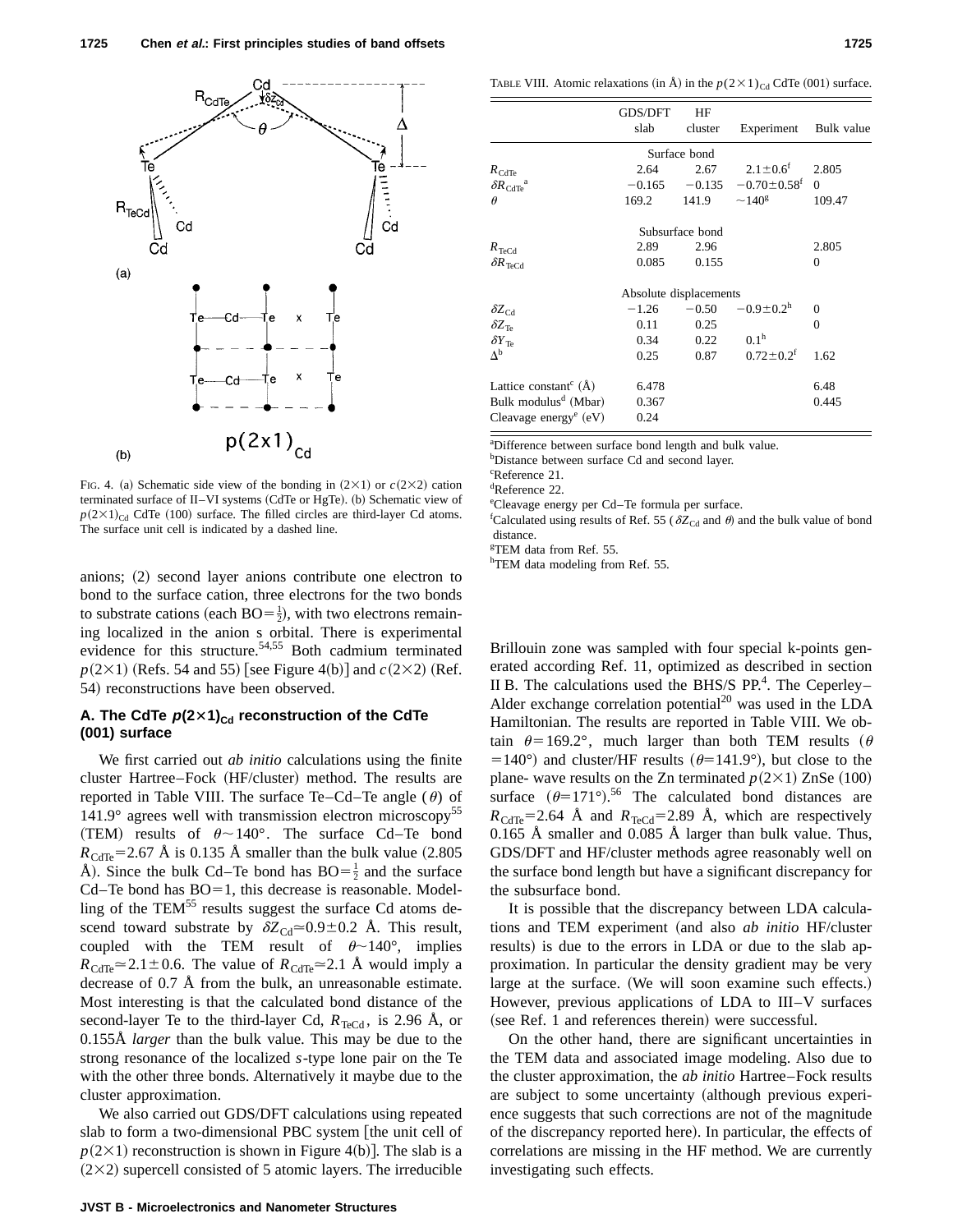

FIG. 5. Schematic view of  $c(2\times2)_{\text{Hg}}$  HgTe (100) surface. The filled circles are third-layer Hg atoms. The surface unit cell is indicated by a dashed line.

# **B.**  $c(2\times2)_{\text{Hg}}$  reconstruction of the HgTe (001) surface

There is no direct experimental study of surface reconstruction in HgTe.  $c(2\times2)$  or  $p(2\times1)$  should have similar energy, but we examined  $c(2\times2)$ . Bonding considerations  $(see Figure 4a and 5) suggest that the surface relaxation of$  $c(2\times2)_{\text{Hg}}$  in HgTe showed similar to that of  $p(2 \times 1)_{\text{Cd}}$  in CdTe.

The results for HgTe  $(Table IX)$  are very similar to that of CdTe. The *ab initio* HF calculations give  $\theta$ =145.3°, closer to linear than the value ( $\theta$ =141.9°) for CdTe. This is expected since the 6*s* pair of Hg is much harder to hybridize (due to relativistic contractions). The calculated surface bond distance is  $R_{\text{HgTe}}$ =2.68 Å, a 0.118 Å contraction comparing to the bulk value. This is similar to the decrease in bond distance obtained for CdTe surface  $(0.135 \text{ Å})$ . The subsurface bond distance is  $R_{\text{TeHg}}=2.98 \text{ Å}$ , an increase of 0.182 Å

TABLE IX. Atomic relaxations (in Å) in the  $c(2 \times 2)_{\text{Hg}}$  HgTe (001) surface.

|                                   | GDS/DFT                | HF/      | Bulk value |                    |  |  |  |  |  |
|-----------------------------------|------------------------|----------|------------|--------------------|--|--|--|--|--|
|                                   | slab                   | cluster  | (GDS/DFT)  | Expt. <sup>a</sup> |  |  |  |  |  |
| Surface bond                      |                        |          |            |                    |  |  |  |  |  |
| $R_{\rm HgTe}$                    | 2.72                   | 2.68     | 2.834      | 2.798              |  |  |  |  |  |
| b<br>$\delta R_{\rm HgTe}$        | $-0.114$               | $-0.118$ | $\Omega$   | $\mathbf{0}$       |  |  |  |  |  |
| $\theta$                          | 180                    | 145.3    | 109.47     | 109.47             |  |  |  |  |  |
|                                   | Subsurface bond        |          |            |                    |  |  |  |  |  |
| $R_{\text{TeHg}}$                 | 2.90                   | 2.98     | 2.834      | 2.798              |  |  |  |  |  |
| $\delta R_{\text{TeHg}}$          | 0.066                  | 0.182    |            | $\overline{0}$     |  |  |  |  |  |
|                                   | Absolute displacements |          |            |                    |  |  |  |  |  |
| $\delta Z_{\rm Hg}$               | $-1.98$                | $-1.05$  |            | $\overline{0}$     |  |  |  |  |  |
| $\delta Z_{\text{Ta}}$            | 0.34                   | 0.32     |            | $\theta$           |  |  |  |  |  |
| $\delta Y_{\text{Te}}$            | 0.59                   | 0.56     |            |                    |  |  |  |  |  |
| $\Lambda^c$                       | $\theta$               | 0.80     | 1.636      | 1.615              |  |  |  |  |  |
| Lattice constant (A)              | 6.546                  |          |            | 6.460              |  |  |  |  |  |
| Bulk modulus <sup>d</sup> (Mbar)  | 0.48                   |          |            | 0.476              |  |  |  |  |  |
| Cleavage energy <sup>e</sup> (eV) | 0.09                   |          |            |                    |  |  |  |  |  |

a Reference 21.

<sup>b</sup>Difference between surface bond length and bulk value. c Distance between surface Hg and second layer. d Reference 22.

e Cleavage energy per Hg–Te formula per surface.

with respect to the bulk value, somewhat larger than the increase obtained for CdTe.

We also carried out GDS/DFT calculations details of which are the same as that for CdTe. The results are reported in Table IX. We obtain  $\theta=180^\circ$ , much larger than the cluster/HF results ( $\theta$ =145.3°). The calculated surface bond distance is  $R_{\text{HeTe}}$ =2.72 Å, a 0.114 Å contraction compared to the bulk value (somewhat smaller than the  $0.165$  Å contraction obtained for CdTe). The subsurface bond distance is  $R_{\text{TeHo}}$ =2.90 Å, an increase of 0.066 Å with respect to the bulk value (similar to that of 0.085 in CdTe surface).

One difference is that HF/cluster calculations used the experimental lattice constant  $[6.460 \text{ Å } (\text{Ref. 21})]$  while GDS/ DFT used theoretical equilibrium lattice constant  $(6.546 \text{ Å})$ , obtained using two special k-points<sup>10</sup>) for the substrate. Taking this into account, the percentage contraction of the first bond  $R_{\text{HgTe}}$  between GDS/DFT and HF/cluster calculation agree very well  $(4.0\%$  in both calculations). A larger discrepancy exists for the subsurface bond  $R_{\text{TeHg}}$ , where GDS/DFT calculation gives 2.3% increase in  $R_{\text{TeHg}}$  while the HF/cluster calculation gives 6.5%. This situation is again similar to that for CdTe.

#### **VI. SUMMARY**

We have used Gaussian basis sets (wth GDS/DFT) to study II–VI surfaces and interfaces and III–V interfaces. We obtained valence band offsets in excellent agreement with experiment and obtained unambiguous data on the bulk and interface contributions. A band-consistent tight binding model is proposed which provides reasonably accurate estimates of the bulk contribution to the valence band offset  $E_{\text{VBO}}^{\text{bulk}}$ . In the case of the lattice matched common anion CdTe/HgTe, this is very close to the total valence band offset. The BC-TB model predicts that the  $E_{\text{VBO}}^{\text{bulk}}$  scales linearly with the lattice mismatch for common cation cases. For lattice mismatched materials strain effects and interface contributions are important to the VBO. The purpose of the BC-TB calculation is  $(1)$  to assess quantitatively the importance of  $d$ electrons in II–VI systems by comparing VBO obtained with and without  $p-d$  coupling; (2) to obtain physical insight of the dependence of the heterojunction VBO (at least the bulk contribution) on the component bulk electronic structure. The results presented here clearly demonstrate the importance of *d* electrons in the II–VI systems and provide a systematic understanding of the bulk contribution to the heterojunction valence band offset in terms of the electronic properties of component semiconductors.

We studied the surface reconstruction of CdTe and HgTe. For CdTe, *ab initio* HF/cluster results are in reasonable agreement with TEM data.<sup>55</sup> HF/cluster and GDS/DFT calculations give similar surface bond lengths, but significantly different surface bond angles. It is possible that this discrepancy is due to the LDA or slab approximations. On the other hand, *ab initio* HF calculations are subject to corrections due to the cluster approximation and to the lack of electronic correlations. Also TEM data and associated modeling have significant uncertainties for the reconstructions.